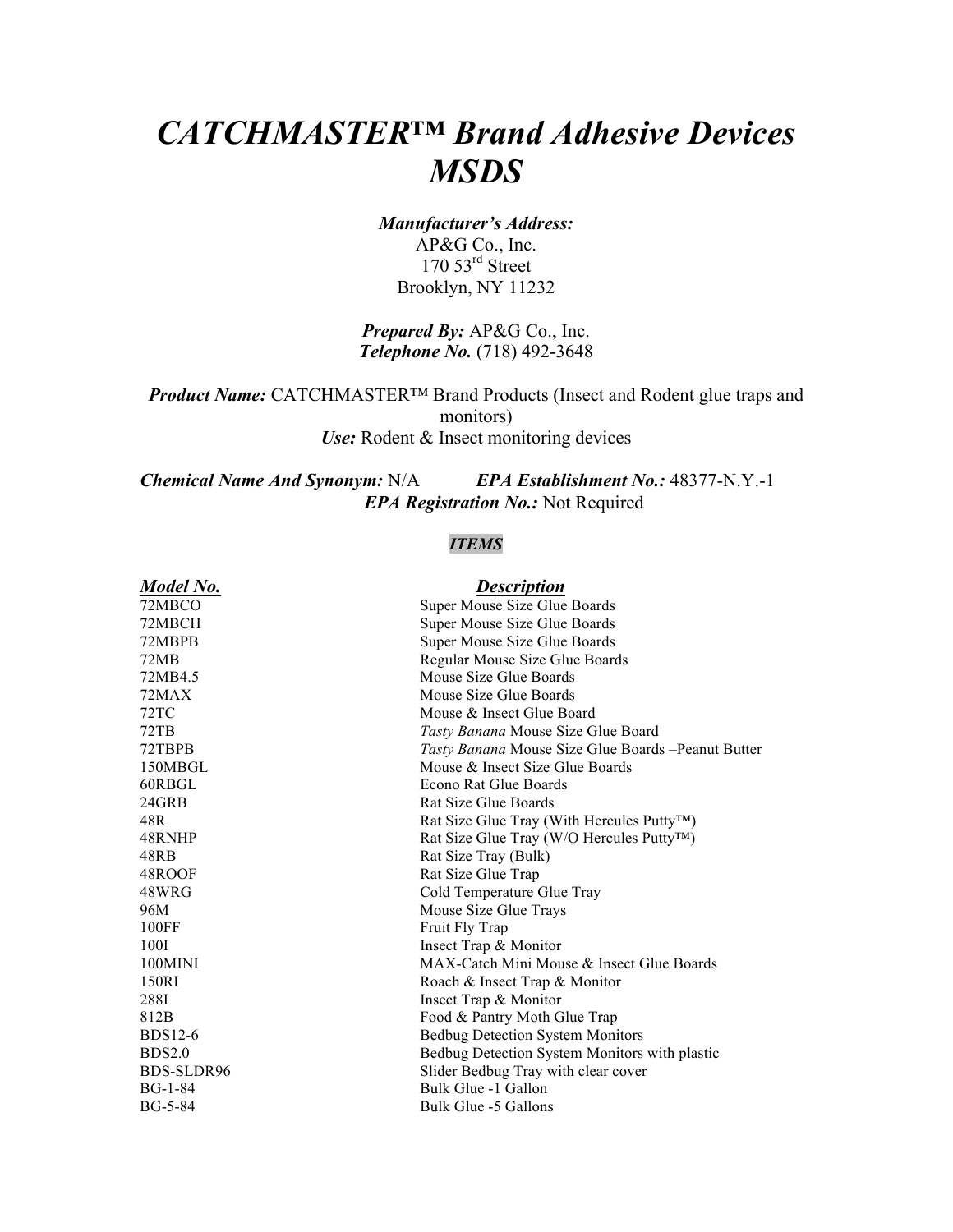#### *ITEMS*

| <b>Description</b>                                    |  |  |
|-------------------------------------------------------|--|--|
| Fly Glue Trap Insert for Luralite Professional Sconce |  |  |
| SilenTrap – Lighted Flying Insect Trap                |  |  |
| Fly Glue Trap Insert for Vector™ Products             |  |  |
| Universal Replacement Fly Light Glue Board            |  |  |
| Mini Gold Stick                                       |  |  |
| Fly Glue Trap for SilenTrap                           |  |  |
| GLOstik <sup>™</sup> Flying Insect Trap               |  |  |
| <b>GLOstik Refill Tubes</b>                           |  |  |
| Fly Glue Trap for 901 Fly Light Unit                  |  |  |
| Fly Glue Trap for 911 Fly Light Unit                  |  |  |
| Fly Glue Trap for Pest West Mantis                    |  |  |
| Fly Glue Trap for 910 Flu Light Unit                  |  |  |
| Spider Web™ Fly Glue Trap                             |  |  |
| Fly Glue Trap w/Multi-Bait Attractant                 |  |  |
| Fly Glue Trap Insert for P&L Open Air 80              |  |  |
| Fly Glue Trap Insert for P&L Open Air 30              |  |  |
| Large Gold Stick                                      |  |  |
| Scented Bug & Fly Catcher Bulk Packed                 |  |  |
| Scented Bug & Fly Catcher Display Box                 |  |  |
|                                                       |  |  |

## *SECTION I HAZARDOUS INGREDIENTS*

| <b>Current TLV: N/A</b><br>% By Weight: $N/A$ |
|-----------------------------------------------|
|                                               |

## *SECTION II PHYSICAL DATA*

| <i>Appearance:</i> Solid     |                              |                           |                                               | <b>Color:</b> Clear/Yellow <i>Odor:</i> Scent Free or non allergenic |
|------------------------------|------------------------------|---------------------------|-----------------------------------------------|----------------------------------------------------------------------|
|                              | synthetic scents             |                           |                                               |                                                                      |
| <b>Specific Gravity: N/A</b> |                              | <i>Vapor Density:</i> N/A |                                               | <b><i>Water Reactivity:</i></b>                                      |
| N/A                          | <b>Evaporation Rate: N/A</b> |                           | <i>Vapor Pressure: N/A Boiling Point: N/A</i> |                                                                      |

*Solubility:* Soluble in mineral spirits

*SECTION III FIRE AND EXPLOSION DATA*

*Flash point (method used):* 375˚ F *Flammable Limit:* N/A *Autoignition Temp:* N/A *Extinguishing Media:* Extinguish with water, foam or inert gas

*Special Firefighting Procedures:* None *Unusual Fire or Explosion Hazards:* None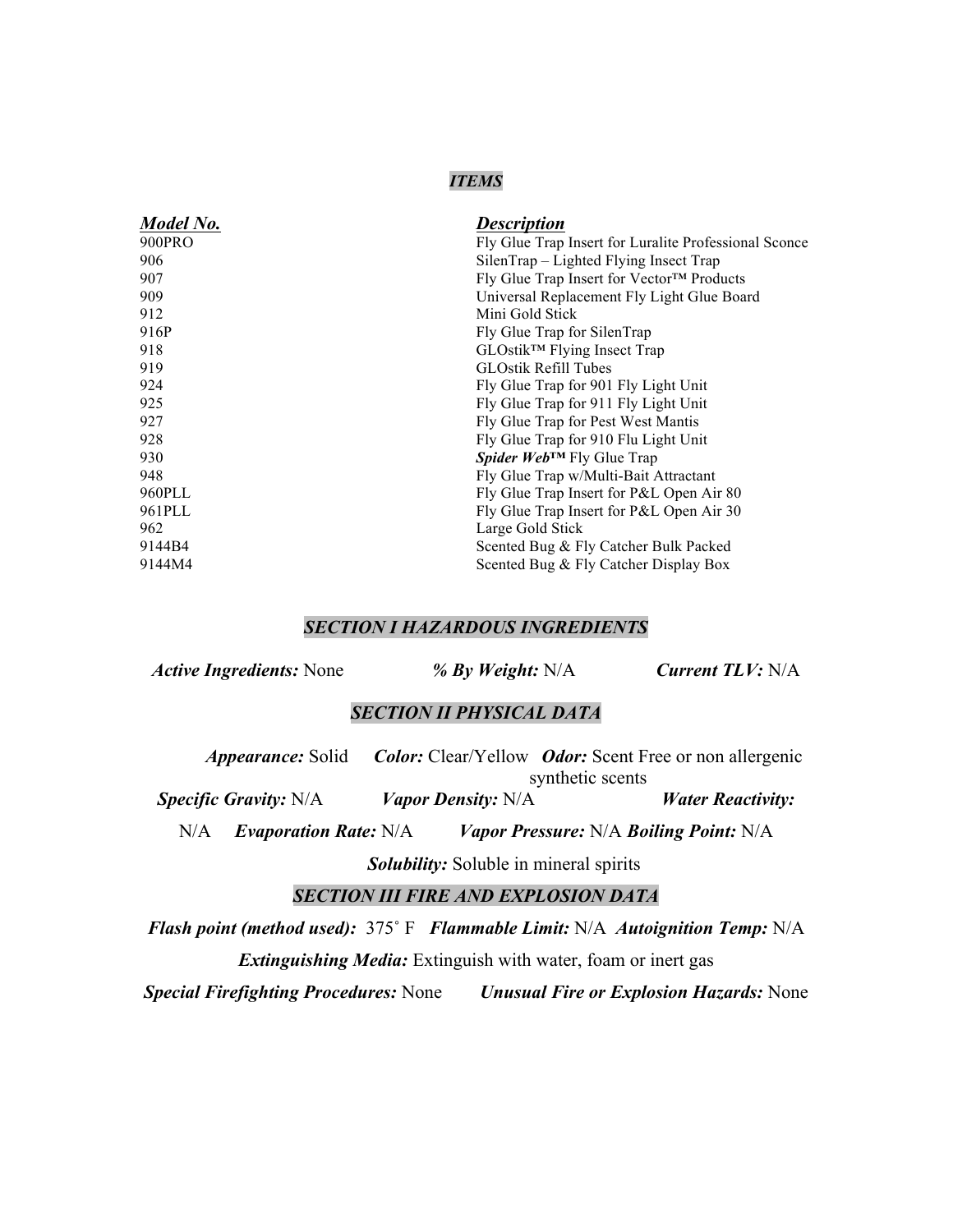#### *SECTION IV REACTIVITY HAZARD DATA*

*Stability:* Stable *Conditions to Avoid:* None *Polymerization:* Will not occur *Conditions to Avoid:* None *Incompatibility (materials to avoid):* None *Hazardous Decomposition Products:* None

#### *SECTION V TOXICITY DATA*

*LD50,Oral (ingestion):* N/A *LD50,Dermal (skin contact):* N/A *LD50, Inhalation:* N/A *Dermal Sensitization:* N/A *Skin Irritation:* N/A *Eye Irritation:* N/A

#### *SECTION VI*

*Primary Route of Entry:* N/A *Signs and Symptoms of Exposure:* None *Emergency Fist Aid Procedures:*

*Eyes:* Flush with cool water for at least fifteen minutes, contact a physician. *Skin:* Remove glue with mineral spirits or vegetable oil. Wash skin with soap and water.

#### *Inhalation:* N/A

*Ingestion:* Call a physician or emergency phone number immediately. Do not give anything by mouth or induce vomiting unless instructed by physician.

#### *Note to physician:* None

#### *SECTION VII CONTROL & PROTECTIVE MEASURES*

*Respiration Type:* Not required *Eye Protection:* Not required *Gloves (recommended):* None *Ventilation:* Not required *Other Protective Measures:* Not required *National Fire Protection Association (NFPA) Ratings: Health:* 0 (minimal) *Fire:* 0 (minimal) *Reactivity:* 0 (minimal) *Specific Hazard:* None *Hazardous Material Information (HMIS) Ratings: Health:* 0 (minimal) *Flammability:* 0 (minimal) *Reactivity:* 0 (minimal) *Protective Equipment:* None